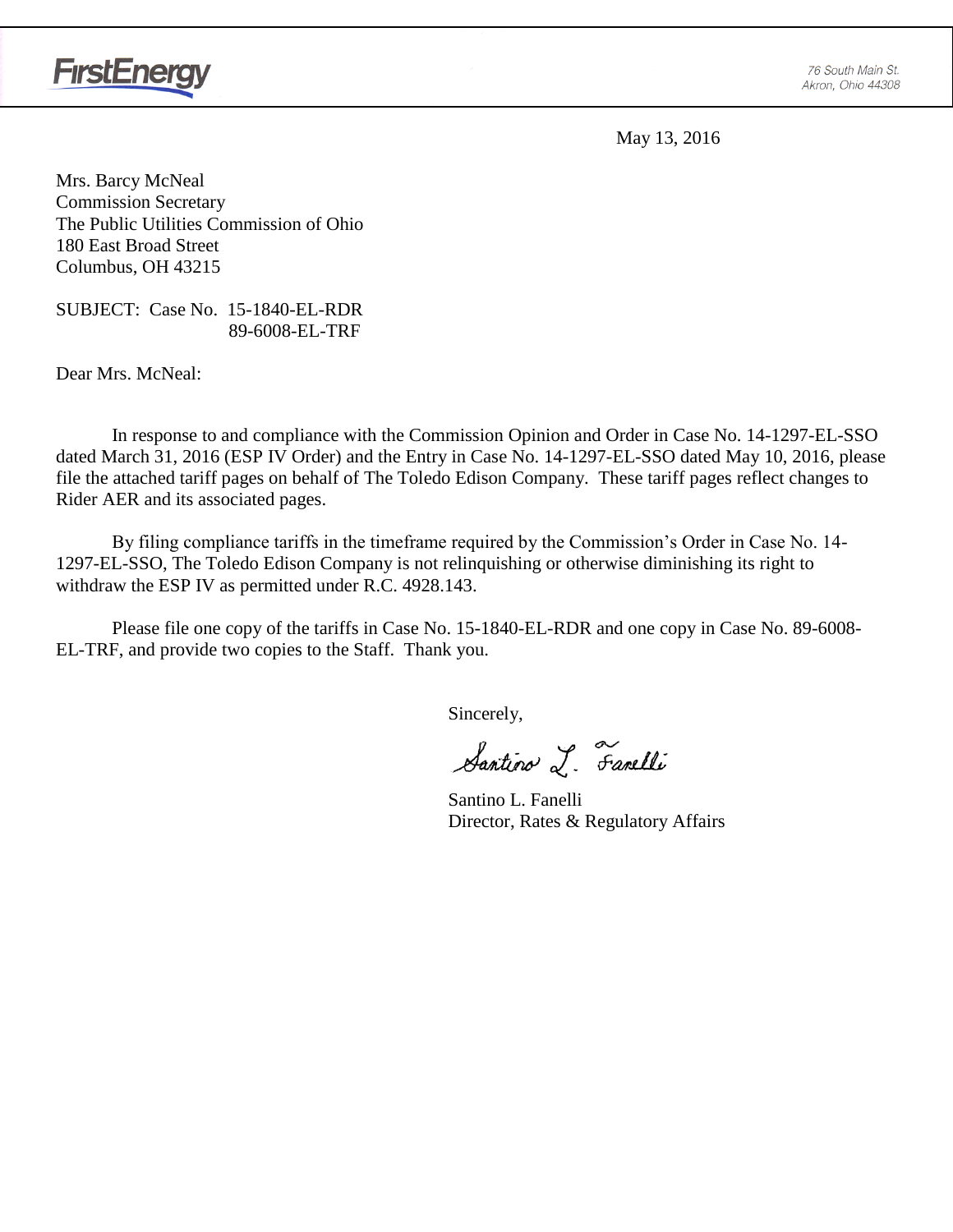## **TABLE OF CONTENTS**

The following rates, rules and regulations for electric service are applicable throughout the Company's service territory except as noted.

|                                                        | <b>Sheet</b> | <b>Effective</b><br>Date |
|--------------------------------------------------------|--------------|--------------------------|
| <b>TABLE OF CONTENTS</b>                               | 1            | 06-01-16                 |
| <b>DEFINITION OF TERRITORY</b>                         | 3            | 01-23-09                 |
| <b>ELECTRIC SERVICE REGULATIONS</b>                    | 4            | 06-01-16                 |
| <b>ELECTRIC SERVICE SCHEDULES</b>                      |              |                          |
| Residential Service (Rate "RS")                        | 10           | 01-23-09                 |
| General Service - Secondary (Rate "GS")                | 20           | 01-23-09                 |
| General Service - Primary (Rate "GP")                  | 21           | 01-23-09                 |
| General Service - Subtransmission (Rate "GSU")         | 22           | 01-23-09                 |
| General Service - Transmission (Rate "GT")             | 23           | 01-23-09                 |
| <b>Street Lighting Provisions</b>                      | 30           | 01-23-09                 |
| Street Lighting (Rate "STL")                           | 31           | 06-01-09                 |
| Traffic Lighting (Rate "TRF")                          | 32           | 01-23-09                 |
| Private Outdoor Lighting (Rate "POL")                  | 33           | 06-01-09                 |
| <b>Experimental Company Owned LED Lighting Program</b> | 34           | 05-01-15                 |
| <b>MISCELLANEOUS CHARGES</b>                           | 75           | 07-05-12                 |
| <b>OTHER SERVICE</b>                                   |              |                          |
| <b>Partial Service</b>                                 | 52           | $01 - 01 - 06$           |
| Residential Renewable Energy Credit Purchase Program   | 60           | 10-01-09                 |
| <b>Cogeneration and Small Power Producer</b>           | 70           | 01-01-03                 |
| <b>Interconnection Tariff</b>                          | 76           | 05-06-16                 |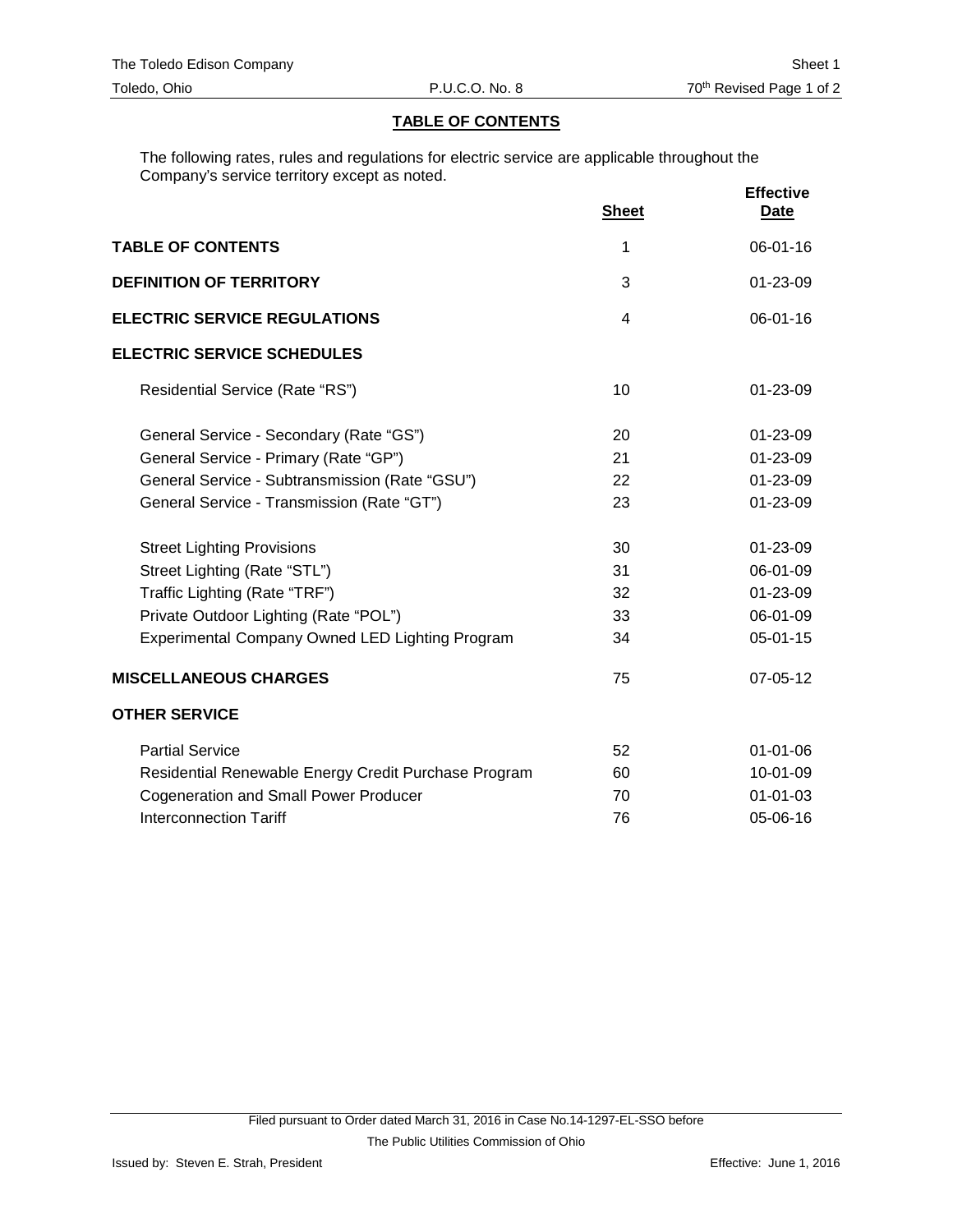# **TABLE OF CONTENTS**

|                                                        |              | <b>Effective</b> |
|--------------------------------------------------------|--------------|------------------|
| <b>RIDERS</b>                                          | <b>Sheet</b> | <b>Date</b>      |
| Summary                                                | 80           | 06-01-16         |
| <b>Residential Distribution Credit</b>                 | 81           | $05 - 21 - 10$   |
| <b>Transmission and Ancillary Services</b>             | 83           | 09-10-10         |
| <b>Alternative Energy Resource</b>                     | 84           | 06-01-16         |
| <b>School Distribution Credit</b>                      | 85           | 06-01-09         |
| <b>Business Distribution Credit</b>                    | 86           | 01-23-09         |
| <b>Hospital Net Energy Metering</b>                    | 87           | 10-27-09         |
| Economic Development (4a)                              | 88           | 01-23-09         |
| <b>Universal Service</b>                               | 90           | $01 - 01 - 16$   |
| State kWh Tax                                          | 92           | 01-23-09         |
| Net Energy Metering                                    | 93           | 10-27-09         |
| Delta Revenue Recovery                                 | 96           | 06-01-16         |
| Demand Side Management                                 | 97           | $01 - 01 - 16$   |
| Reasonable Arrangement                                 | 98           | 06-01-09         |
| <b>Distribution Uncollectible</b>                      | 99           | 04-01-16         |
| Economic Load Response Program                         | 101          | 06-01-16         |
| <b>Generation Cost Reconciliation</b>                  | 103          | 06-01-16         |
| Fuel                                                   | 105          | 12-14-09         |
| Advanced Metering Infrastructure / Modern Grid         | 106          | 06-01-16         |
| Line Extension Cost Recovery                           | 107          | $01 - 01 - 15$   |
| <b>Delivery Service Improvement</b>                    | 108          | $01 - 01 - 12$   |
| <b>PIPP Uncollectible</b>                              | 109          | 04-01-16         |
| Non-Distribution Uncollectible                         | 110          | 04-01-16         |
| <b>Experimental Real Time Pricing</b>                  | 111          | 06-01-16         |
| <b>Experimental Critical Peak Pricing</b>              | 113          | 06-01-16         |
| <b>Generation Service</b>                              | 114          | 06-01-16         |
| Demand Side Management and Energy Efficiency           | 115          | 06-01-16         |
| <b>Economic Development</b>                            | 116          | 06-01-16         |
| <b>Deferred Generation Cost Recovery</b>               | 117          | 06-01-09         |
| <b>Deferred Fuel Cost Recovery</b>                     | 118          | 06-21-13         |
| Non-Market-Based Services                              | 119          | 06-01-16         |
| <b>Residential Deferred Distribution Cost Recovery</b> | 120          | $01 - 01 - 12$   |
| Non-Residential Deferred Distribution Cost Recovery    | 121          | $01 - 01 - 12$   |
| <b>Residential Electric Heating Recovery</b>           | 122          | $01 - 01 - 16$   |
| <b>Residential Generation Credit</b>                   | 123          | 06-01-16         |
| <b>Delivery Capital Recovery</b>                       | 124          | 06-01-16         |
| Phase-In Recovery                                      | 125          | $01 - 01 - 16$   |
| <b>Government Directives Recovery</b>                  | 126          | 06-01-16         |
| <b>Retail Rate Stability</b>                           | 127          | 06-01-16         |
| Automated Meter Opt Out                                | 128          | $01 - 01 - 15$   |
| <b>Ohio Renewable Resources</b>                        | 129          | 06-01-16         |
| Commercial High Load Factor Experimental TOU           | 130          | 06-01-16         |
| <b>Retail Competition Enhancement</b>                  | 131          | 06-01-16         |
|                                                        |              |                  |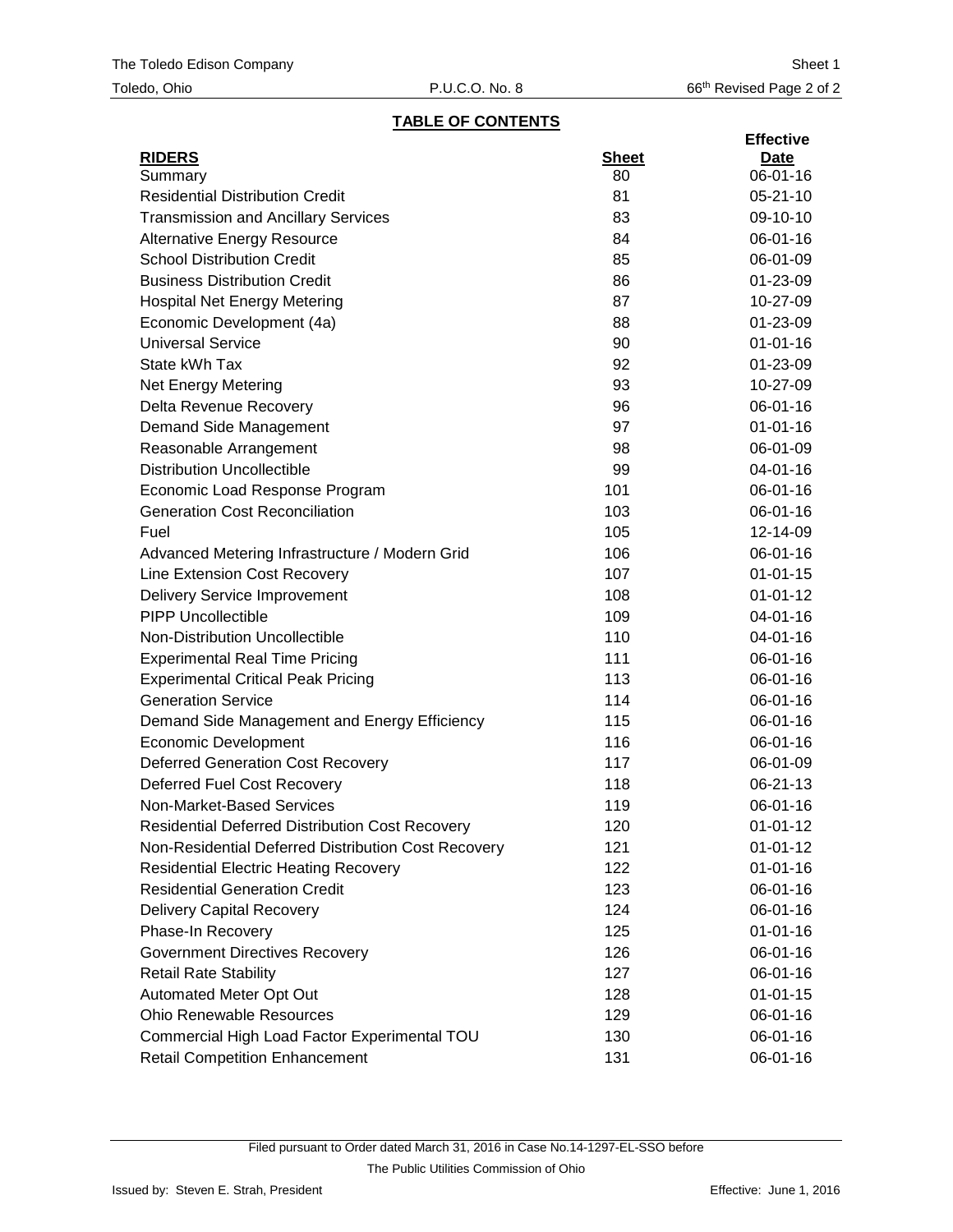#### **RIDER AER Alternative Energy Resource Rider**

### **APPLICABILITY:**

Applicable to any customer that takes electric service under the Company's rate schedules. The Alternative Energy Resource Rider (AER) is not applied to customers during the period the customer takes electric generation service from a certified supplier. The following charge will apply, for all rate schedules, effective for service rendered beginning June 1, 2016, for all kWhs per kWh:

## **RATE:**

AER charge  $0.0112\epsilon$ 

#### **PROVISIONS:**

The charges set forth in this Rider recover costs incurred by the Company associated with securing compliance with the alternative energy resource requirements in Section 4928.64, Revised Code. The costs recovered through this Rider will be all costs associated with securing compliance with the alternative energy resource requirements including, but not limited to, all Renewable Energy Credits costs, any reasonable costs of administering the request for proposal, and applicable carrying costs. This rider shall be in effect until all costs are fully recovered.

#### **RIDER UPDATES:**

The charges contained in this Rider shall be updated and reconciled on a quarterly basis. No later than December 1st, March 1st, June 1st and September 1st of each year, the Company will file with the PUCO a request for approval of the Rider charges which, unless otherwise ordered by the PUCO, shall become effective on a service rendered basis on January 1st, April 1st, July 1st and October 1st of each year, beginning October 1, 2016.

The Public Utilities Commission of Ohio